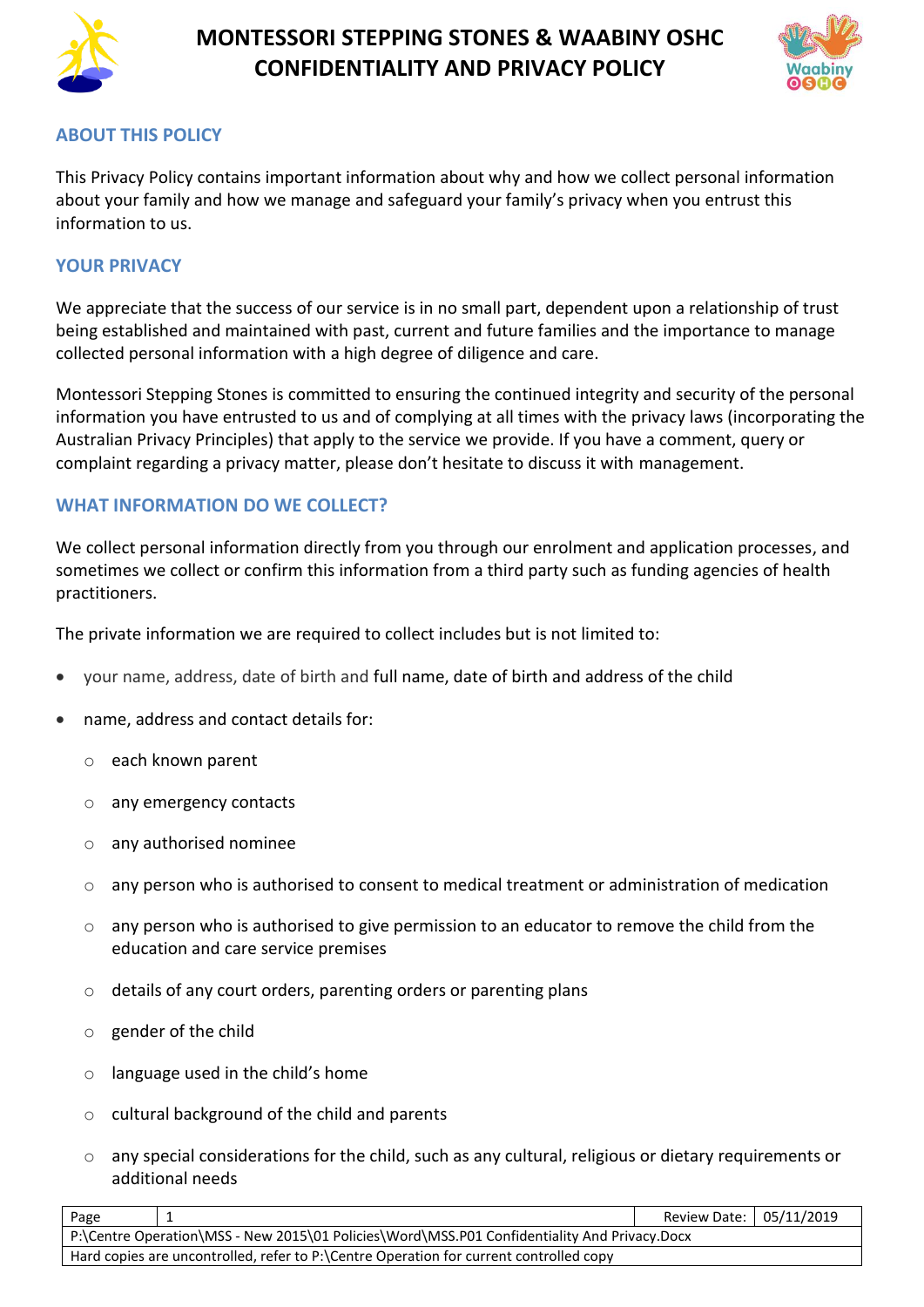



- authorisations for:
- the approved provider, nominated supervisor or an educator (including family day care educator) to seek medical treatment for the child and/or ambulance transportation
- the service to take the child on regular outings
- name, address and telephone number of the child's registered medical practitioner or medical service
- child's Medicare number (if available)
- details of any specific healthcare needs of the child, including any medical condition, allergies or a diagnosis that the child is at risk of anaphylaxis
- any medical management plan, anaphylaxis management plan or risk minimisation plan for the child
- any dietary requirements of the child
- immunisation status of the child
- if the approved provider or staff member has sighted a health record for that child, a notation of that fact
- certificates of immunisation or exemption as required depending on the applicable state or territory jurisdiction.
- residential status and proof of identity

You need to also be aware that when you visit our website, apps or other web-based content and services ("Websites"), either we or our service provider may record information (such as your computer's IP address and top-level domain name, the type of browser you are using, the date, time and pages accessed) in relation to your visit.

#### **USE AND DISCLOSURE**

We only collect personal information where it is reasonably necessary for one or more of our functions or activities, such as:

- the administering and management of early childhood education and care
- assessing your eligibility for funding support or other benefits.
- complying with any legal or regulatory obligations imposed on us
- performing our necessary business functions.

To do this, some of your private information will be shared with government agencies or funding organisations as required, in order to entitle you to access various support if any.

| Page                                                                                         |  | Review Date:   05/11/2019 |  |
|----------------------------------------------------------------------------------------------|--|---------------------------|--|
| P:\Centre Operation\MSS - New 2015\01 Policies\Word\MSS.P01 Confidentiality And Privacy.Docx |  |                           |  |
| Hard copies are uncontrolled, refer to P:\Centre Operation for current controlled copy       |  |                           |  |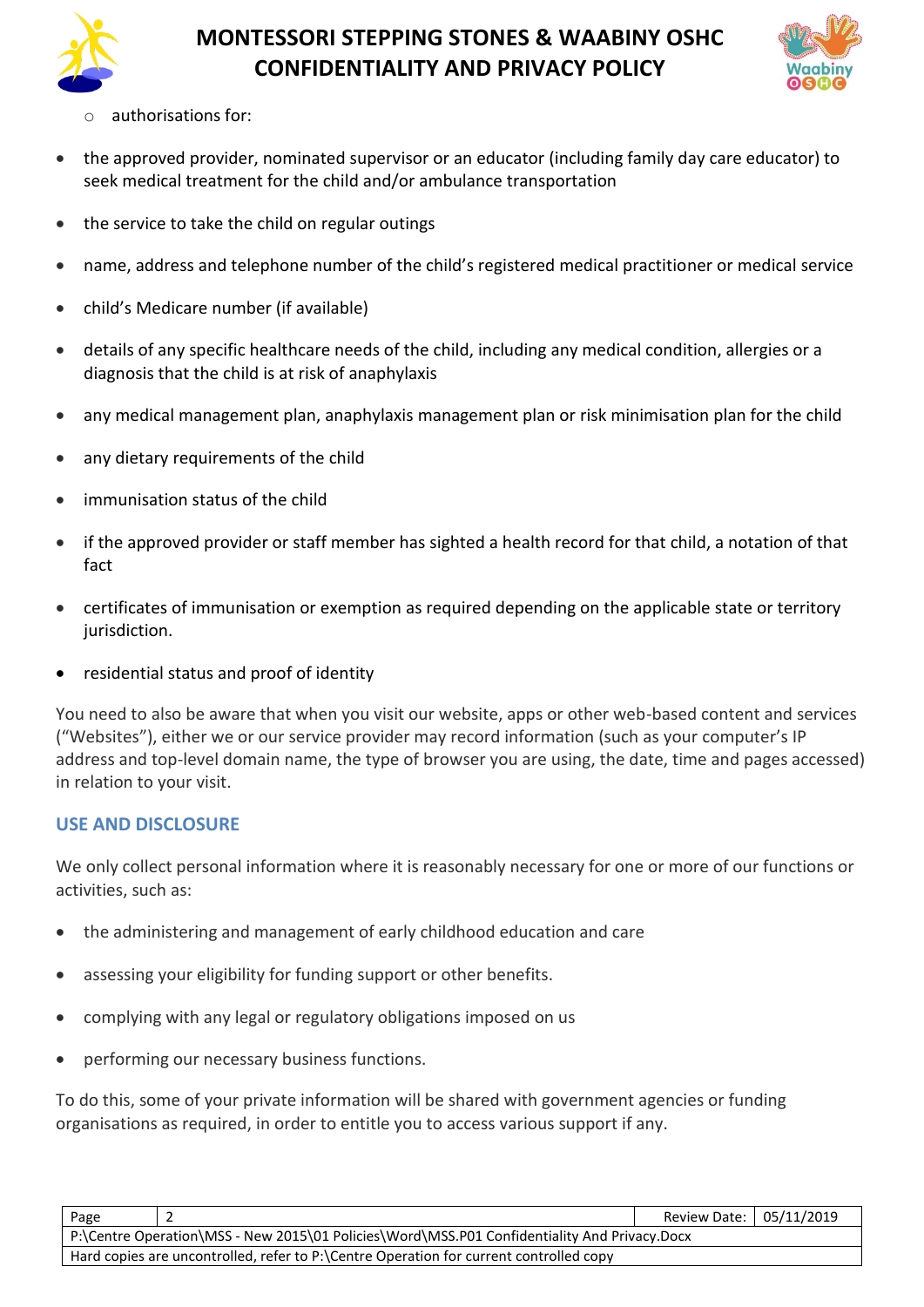



We may also disclose your personal information to organisations that carry out functions on our behalf. This may include for example education software or information technology service providers, professional advisers, regulators and government authorities. Our agreements with these entities ensure this information is only used to carry out functions on our behalf, and to use your private information for the purpose it was disclosed.

We may also disclose your personal information to an individual or an organisation (a 'third party') if:

- You direct us to do so;
- You consent to the third party obtaining the information from us; or
- You consent to the third party accessing the information on our systems, and/or do anything which enables the third party to obtain access.

Your consent to a third party obtaining or accessing information may be implied from:

- Your use of any service or application which a third party provides to you, or makes available to you, which involves the third party obtaining or accessing personal information held by us or organisations like us; or
- You doing anything else which enables the third party to obtain access to the information.

#### **ANONYMITY**

There are limited circumstances where you may be able to deal with us anonymously or by using a pseudonym if you request to do so. Examples include where you are seeking only general information about our services or indicative pricing. In most cases it will not be possible for you to deal with us in this way, or to commence or complete an enrolment application due to the information and identifiers required by regulators and government agencies.

## **ACCESS AND CORRECTION**

You may request access to your personal information that we hold at any time and request a correction of any errors in that information.

We will also take reasonable steps to amend or correct your personal information to keep it accurate and up-to-date.

Please contact us if you would like to access or request a correction of your personal information.

## **STORAGE AND SECURITY OF YOUR PERSONAL INFORMATION**

We will take reasonable steps to keep the personal information that we hold about you secure to ensure that it is protected from loss, unauthorised access, use, modification or disclosure.

Your personal information is stored within secure systems that are protected in controlled facilities. Our employees and authorised agents are obliged to respect the confidentiality of any personal information held by us.

| Page                                                                                         |  | Review Date: 05/11/2019 |  |
|----------------------------------------------------------------------------------------------|--|-------------------------|--|
| P:\Centre Operation\MSS - New 2015\01 Policies\Word\MSS.P01 Confidentiality And Privacy.Docx |  |                         |  |
| Hard copies are uncontrolled, refer to P:\Centre Operation for current controlled copy       |  |                         |  |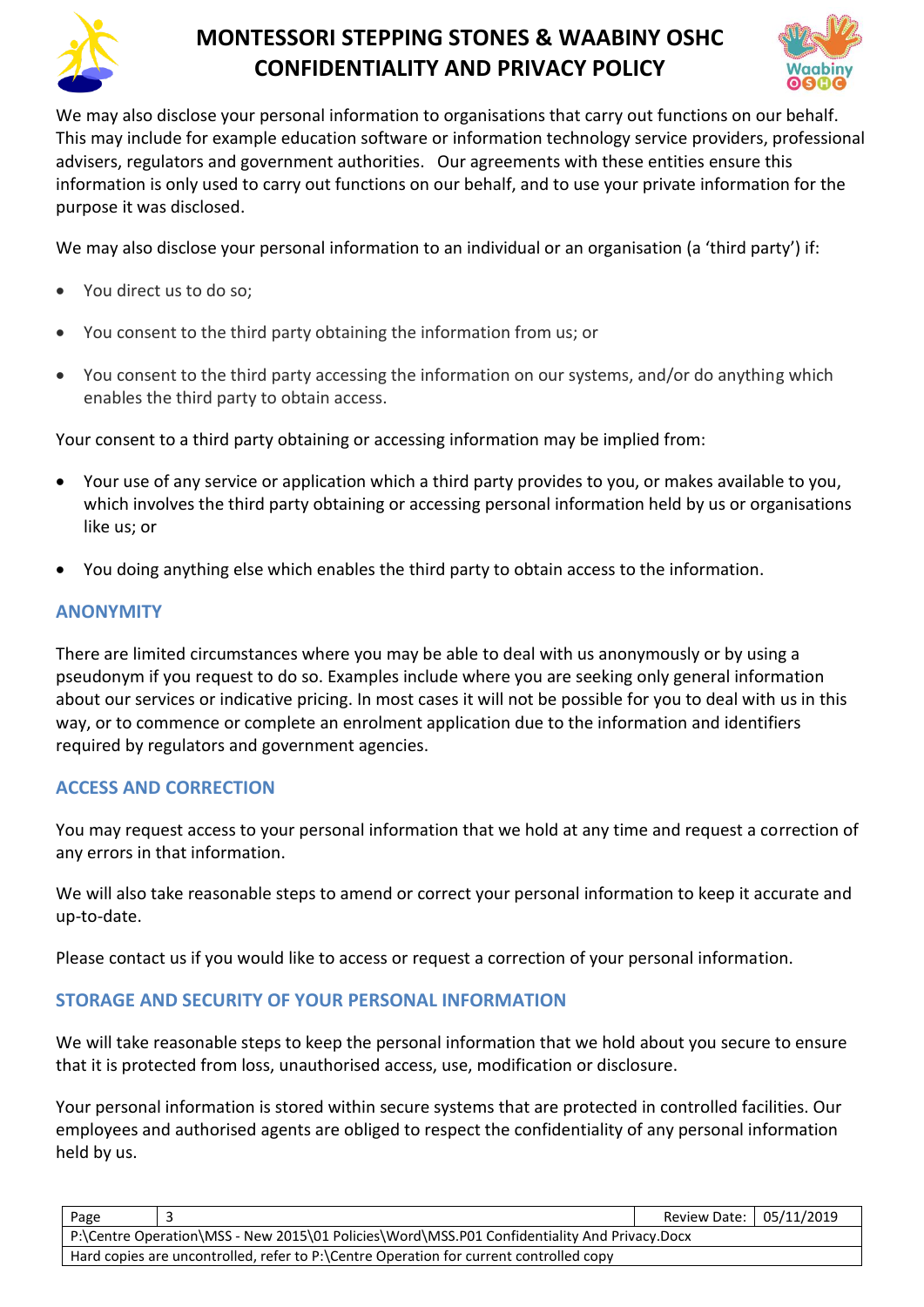



You can also help to keep the personal information that we hold about you secure by taking care before you authorise or otherwise assist any third party to obtain or gain access to that information.

## **OUR WEBSITES AND THE USE OF COOKIES**

We use our best efforts to ensure that information received via our website remains secured within our systems. We are regularly reviewing developments in online security; however, users should be aware that there are inherent risks in transmitting information across the internet.

We use cookies on our website. Cookies can make using our websites easier by storing information about your preferences and enabling you to take full advantage of our services. Cookies are very small text files that a website can transfer to your computer's hard drive, or portable electronic device's memory for record keeping.

We may also use cookies so that we can determine which parts of our website is visited most often, or whether you visited our site from a banner advertisement for one of our products or services on another party's website, and other sites you may visit from our website.

Sometimes cookies are used by a third-party service provider with whom we have an agreement, to monitor the success of our marketing campaigns. The third-party service provider uses the cookies to collect information such as when you visited our site, your browser type and the server that your computer is logged in to.

The information is used in an aggregate form and generally no personal information is collected by the third-party service provider. Our agreements with these third parties ensure this information is only used to carry out functions on our behalf, and if any personal information is collected the confidentiality of that information is maintained.

We may also use cookies so that we can see which parts of our website you visit when you are accessing it. We may use this information for marketing products and services to you. We keep this information confidential and we do not disclose it to third parties.

Most internet web browsers are pre-set to accept cookies to enable full use of websites that employ them. However, if you do not wish to receive any cookies on an internet web browser you may configure your browser to reject them, or receive a warning when cookies are being used. In some instances, this may mean that you will not be able to use some, or all of the services provided on our websites. However, you may still be able to access information-only pages.

#### **HOW WE MANAGE A DATA BREACH**

A data breach occurs when personal information is lost or subjected to unauthorised access, modification, use or disclosure or other misuse.

Data breaches can be caused or exacerbated by a variety of factors and give rise to a range of actual or potential harms to individuals, agencies and organisations.

| Page                                                                                          |  | Review Date: 05/11/2019 |  |  |
|-----------------------------------------------------------------------------------------------|--|-------------------------|--|--|
| P:\Centre Operation\MSS - New 2015\01 Policies\Word\MSS.P01 Confidentiality And Privacy.Docx  |  |                         |  |  |
| $\mid$ Hard copies are uncontrolled, refer to P:\Centre Operation for current controlled copy |  |                         |  |  |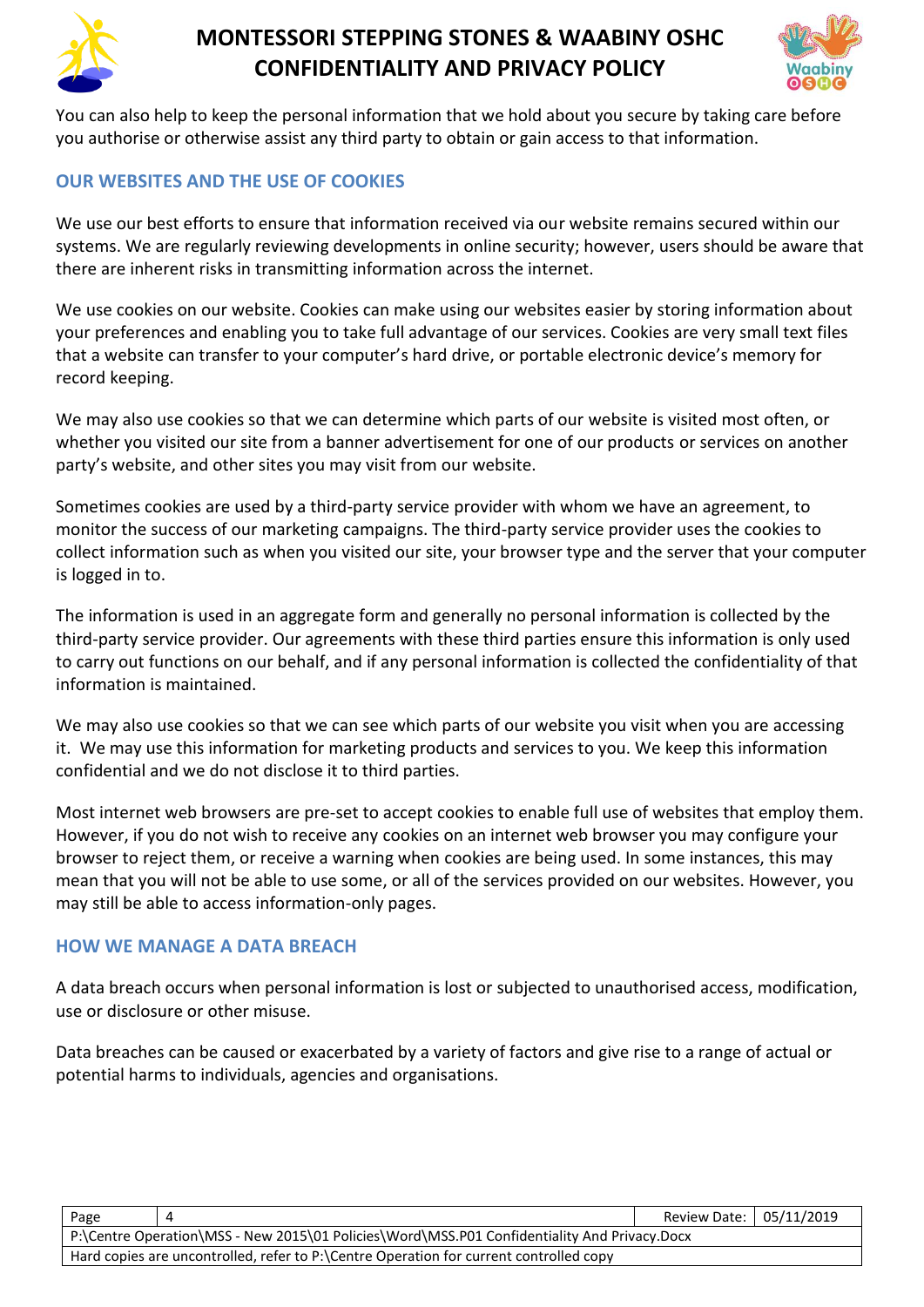



In the event of any suspected data breach, the matter will be investigated to determine:

- The nature of the breach
- The number of people impacted
- The nature of the breach and extent to which an individual or group may be harmed by the breach
- Remedial action to minimise or prevent impact
- Review of systems to minimise the possibility of future similar breach

## **DE-IDENTIFICATION AND DESTRUCTION OF RECORDS**

When your child/children leave our service, the following documents and records must be retained by law for the periods of time listed. At the conclusion of that period, the documents and record will be deidentified and destroyed.

| Type of record                                                                  | Timeframe                                      | Reference               |
|---------------------------------------------------------------------------------|------------------------------------------------|-------------------------|
| <b>Child Assessments</b>                                                        | Until 3 years after child's last<br>attendance | Regulation 74, 183      |
| Incident, injury, trauma and illness Until the child is 25 years old<br>records |                                                | Regulation 87, 183      |
| <b>Medication record</b>                                                        | Until 3 years after child's last<br>attendance | Regulation 92, 193      |
| Child's Attendance                                                              | Until 3 years after child's last<br>attendance | Regulation 158-159, 183 |
| Child enrolment                                                                 | Until 3 years after child's last<br>attendance | Regulation 160, 183     |
| Death of a child while being<br>educated and cared for by the<br>service        | Until 7 years after child's last<br>attendance | Regulation 12, 183      |
| Staff record                                                                    | Until 3 years after child's last<br>attendance | <b>Regulation 145</b>   |
| Record of access to early<br>childhood teacher                                  | Until 3 years after child's last<br>attendance | <b>Regulation 152</b>   |
| Record of educators working<br>directly with children                           | Until 3 years after child's last<br>attendance | <b>Regulation 151</b>   |
| Record of volunteers and students Until 3 years after child's last              | attendance                                     | Regulation 149          |

All other documents and records that are not listed above will be de-identified and destroyed within 30 days of your departure from the service.

| Page                                                                                         |  | Review Date: 05/11/2019 |  |
|----------------------------------------------------------------------------------------------|--|-------------------------|--|
| P:\Centre Operation\MSS - New 2015\01 Policies\Word\MSS.P01 Confidentiality And Privacy.Docx |  |                         |  |
| Hard copies are uncontrolled, refer to P:\Centre Operation for current controlled copy       |  |                         |  |